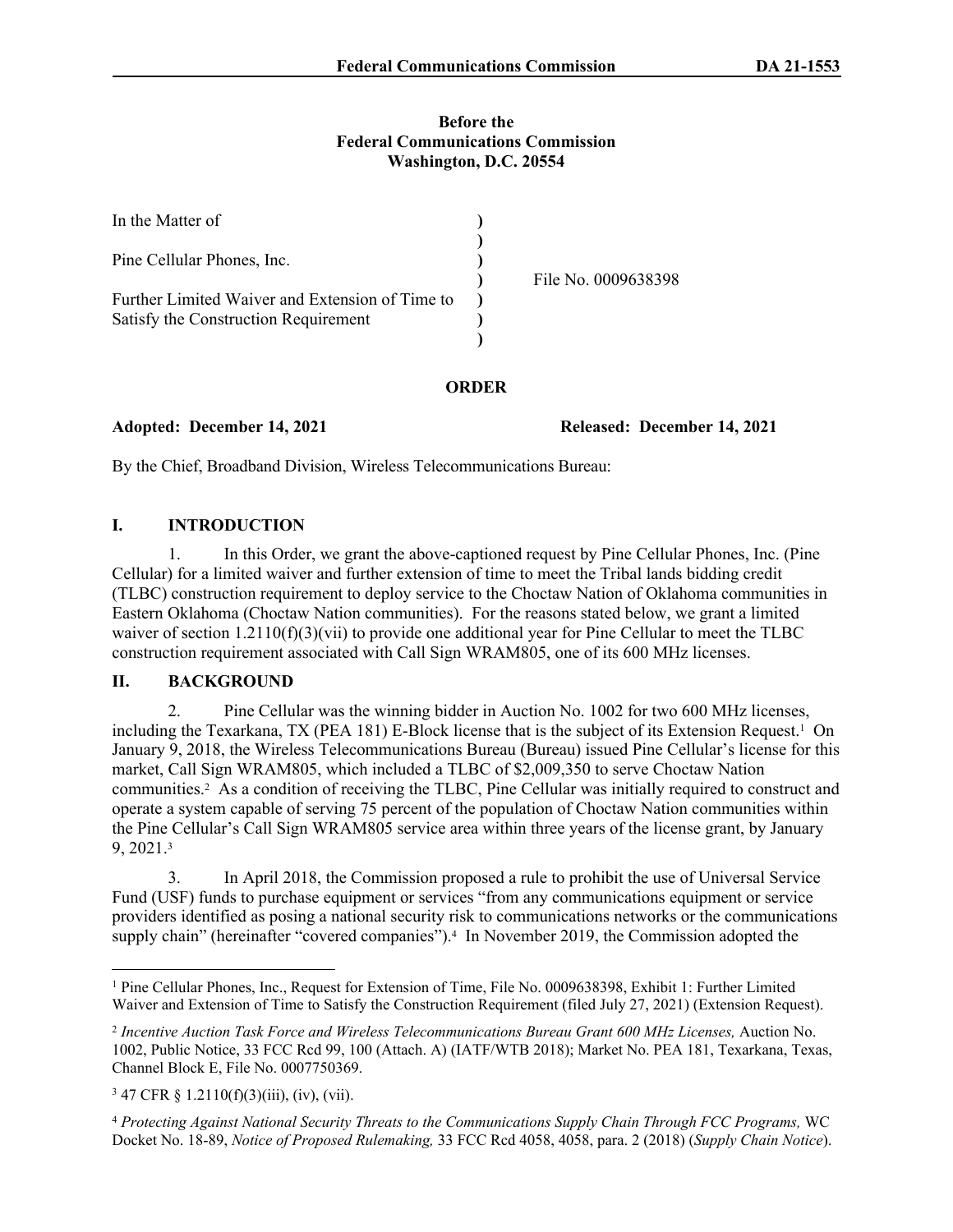proposed rule to prospectively prohibit recipients of USF funds from using those funds for systems that use or have components of covered companies, and initially designated Huawei Technologies Company (Huawei) and ZTE Corporation (ZTE) as covered companies for purposes of this rule.<sup>5</sup> In June 2020, the Public Safety and Homeland Security Bureau issued final designations of Huawei and ZTE as covered companies, effective immediately.<sup>6</sup> In July 2020, the Commission adopted a declaratory ruling integrating provisions of the Secure and Trusted Communications Networks Act<sup>7</sup> into the existing *Supply Chain* rulemaking proceeding, and issued the *Supply Chain Second Further Notice*, which included a proposal to establish regulations to prevent waste, fraud, and abuse in the proposed reimbursement program to remove, replace, and dispose of insecure equipment.<sup>8</sup>

4. On May 22, 2020, Pine Cellular filed its Initial Extension Request,<sup>9</sup> which sought a waiver of section 1.2110(f)(3)(vii) to allow for additional time to meet the TLBC construction requirement associated with Call Sign WRAM805.10 Pine Cellular explained that, when its license was issued in January 2018, it already had wireless mobile infrastructure in place and was well-positioned to deploy service to the Choctaw Nation communities within the three-year period.11 Soon after Pine Cellular's license was issued, however, the Commission initiated the *Supply Chain* proceeding and later adopted a rule to prospectively prohibit recipients of USF funds from using those funds for systems that use or have components of covered companies that present national security risks.<sup>12</sup> Pine Cellular receives high-cost support from the Commission's Mobility Fund Phase I and Connect America Fund Phase II programs, and Pine Cellular is an Eligible Telecommunications Carrier.13 Pine Cellular asserted that it needed additional time to deploy its network to serve Choctaw Nation communities because its existing network in that geographic area uses Huawei equipment for the performance of core functions.<sup>14</sup>

<sup>9</sup> Pine Cellular Phones, Inc., Request for Extension of Time, File No. 0009088322, Exhibit 1: Limited Waiver and Extension of Time to Satisfy the Construction Requirement (filed May 22, 2020) (Initial Extension Request).

<sup>10</sup> *See generally* Initial Extension Request.

<sup>5</sup> *See* 47 CFR § 54.9(b); *In the Matter of Protecting Against National Security Threats to the Communications Supply Chain Through FCC Programs,* WC Docket No. 18-89, Report and Order and Further Notice of Proposed Rulemaking and Order, 34 FCC Rcd 11423 (2019) (*Supply Chain Order* or *Supply Chain Further Notice*).

<sup>6</sup> *In the Matter of Protecting Against National Security Threats to the Communications Supply Chain Through FCC Programs – Huawei Designation*, PS Docket No. 19-351, Order, 35 FCC Rcd 6604 (PSHSB 2020) (*Huawei Designation Order*); *In the Matter of Protecting Against National Security Threats to the Communications Supply Chain Through FCC Programs – ZTE Designation*, PS Docket No. 19-352, Order, 35 FCC Rcd 6633 (PSHSB 2020).

<sup>7</sup> Secure and Trusted Communications Networks Act of 2019, Pub. L. No. 116-124, 133 Stat. 158 (2020) (codified as amended at 47 U.S.C. §§ 1601–1609) (Secure Networks Act).

<sup>8</sup> *Protecting Against National Security Threats to the Communications Supply Chain Through FCC Programs,* WC Docket No. 18-89, *Declaratory Ruling and Second Further Notice of Proposed Rulemaking,* FCC 20-99, para. 23 (July 17, 2020) (*Supply Chain Second Further Notice*).

<sup>&</sup>lt;sup>11</sup> Initial Extension Request at 12-13. In this request, Pine Cellular stated that it "planned to enhance [its] infrastructure by constructing approximately 20 new antenna sites, and adding a number of new remote radio heads, at a cost of approximately \$1 million, to utilize the 600 MHz spectrum." Initial Extension Request at 12.

<sup>12</sup> *See Supply Chain Notice*; 47 CFR § 54.9; *Supply Chain Order*. In adopting the rule, the Commission initially designated Huawei as one of the covered companies for purposes of the rule. *Id*.; *see also* 47 CFR § 54.9(b). In June 2020, the determination that Huawei is a covered company was made final, effective immediately. *See Huawei Designation Order*.

<sup>13</sup> *See* Initial Extension Request at 2.

<sup>14</sup> Initial Extension Request at 2, 13.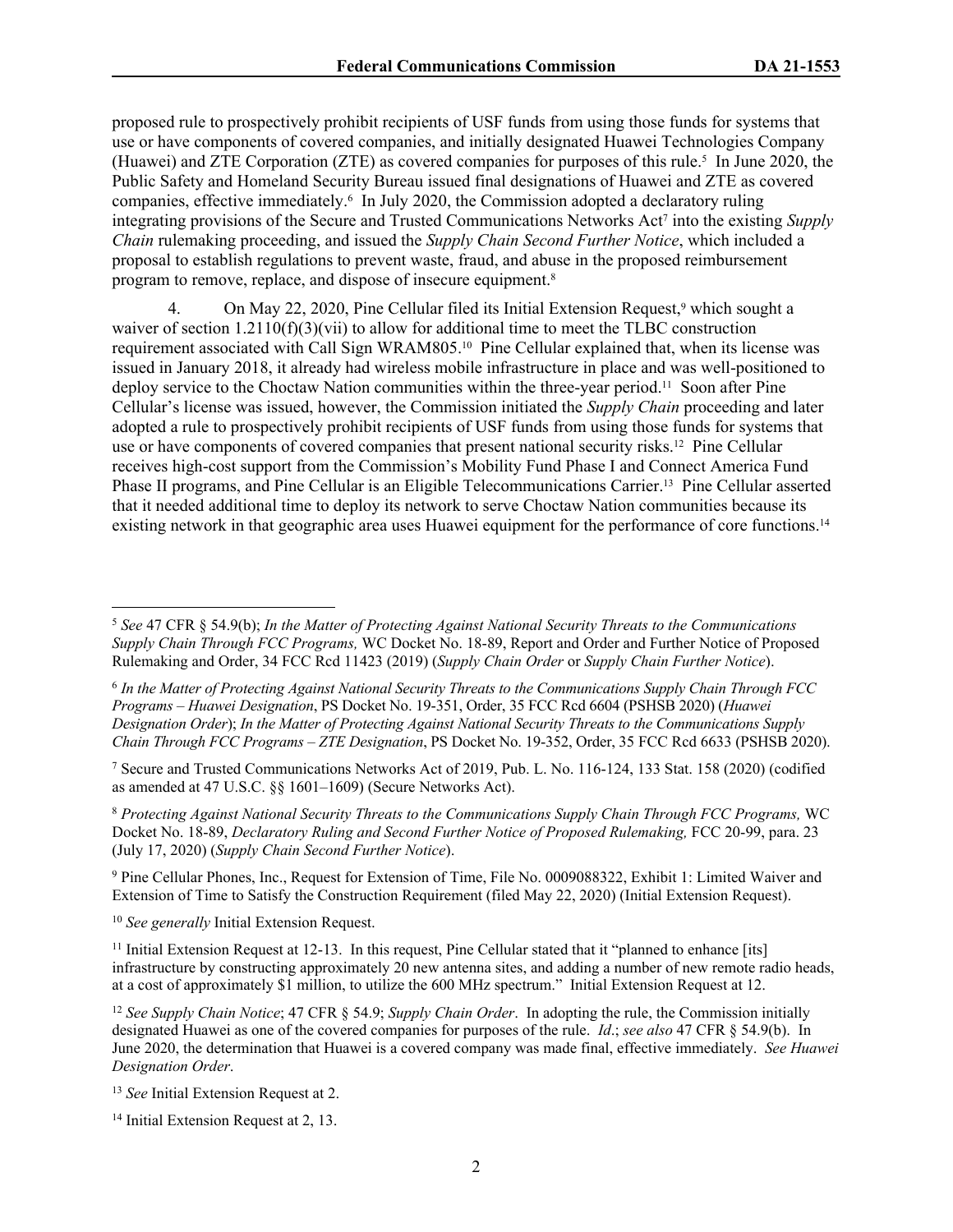5. Because Pine Cellular is prohibited from using USF funds to maintain, improve, modify, operate, manage, or otherwise support its Huawei equipment,15 it asserted that it could not act without a significant cost burden until the Commission acted in the *Supply Chain* proceeding to establish a cost reimbursement program for USF recipients to replace equipment from covered companies.16 Specifically, Pine Cellular explained that if it built out its existing Huawei network to Choctaw Nation communities as originally planned, it would be using insecure equipment, and may ultimately need to rip out and replace the newly-installed network due to the *Supply Chain* restrictions.17 Further, Pine Cellular argued, if it did expand its existing Huawei network it faced penalties if it could not prove to the Commission's satisfaction that it used non-USF funds.18 As a result, Pine Cellular claimed that it was unreasonable to build out its existing network in the area to serve Choctaw Nation communities at that time.<sup>19</sup> Alternatively, if Pine Cellular had constructed a parallel network without using Huawei equipment<sup>20</sup> to meet its TLBC construction deadline, it would not be eligible for cost reimbursement for the additional expense through the *Supply Chain* proceeding.21 Consequently, Pine Cellular asserted that imposition of the rule would have been inequitable and unduly burdensome, and given the complications with construction, Pine Cellular had no reasonable alternative.22 Pine Cellular sought a construction extension to "a date not earlier than eighteen (18) months after the Commission adopts a Report and Order based upon the *Supply Chain Further Notice*."<sup>23</sup> On October 1, 2020, the Bureau partially granted Pine Cellular's request – extending the construction deadline by one year to January 9,  $2022^{24}$ 

6. Since Pine Cellular's Initial Extension Request was granted, the Commission adopted the *Supply Chain Second Report and Order*, on December 10, 2020.25 This Order promulgated rules for the Secure and Trusted Communications Networks Reimbursement Program (Reimbursement Program) to reimburse eligible providers of advanced communications service for reasonable expenses incurred in removing, replacing, and disposing of communications equipment/services deemed to pose an

<sup>16</sup> Initial Extension Request at 18-19 (*referencing Supply Chain Further Notice*).

<sup>17</sup> Initial Extension Request at 21.

<sup>18</sup> Initial Extension Request at 24. *See also Supply Chain Order,* 34 FCC Rcd at 11452, para. 72. Although the rule does not prohibit USF recipients from using their own funds to purchase or obtain equipment or services from covered companies, the Commission stated that it "believe[s] it unlikely that many USF recipients will be able to show the detailed records necessary to demonstrate that no USF funds were used" and expressed skepticism "that any USF recipient seeking to use USF funds on an 'eligible' portion of such a project would will be able to establish with the necessary certainty." *Id.*

<sup>19</sup> Initial Extension Request at 23-24.

<sup>20</sup> Pine Cellular explained that its core network uses Huawei equipment that is not interoperable with other equipment, so it cannot expand its existing network using non-Huawei equipment. Initial Extension Request at 25.

<sup>21</sup> Initial Extension Request at 17-19, 21. Pine Cellular explained that reimbursements pursuant to the Secure Networks Act may be used to remove covered equipment only if that equipment was obtained before August 14, 2018. *See* 47 U.S.C. § 1603(c)(1)(A)(i). We note that Pine Cellular's net winning bid for the license at issue was approximately \$4.88 million; and it was granted a Tribal Land Bidding Credit of approximately \$2 million. *See* File No. 0007750369. Pine Cellular estimated that the costs of building out a parallel network using an acceptable vendor would require an investment of \$8 million. Initial Extension Request at 19.

<sup>22</sup> Initial Extension Request at 22-23.

<sup>23</sup> Initial Extension Request at 2. *See also Supply Chain Further Notice*.

<sup>24</sup> Pine Cellular Phones, Inc. Limited Waiver and Extension of Time to Satisfy the Construction Requirement, *Order*, File No. 0009088322, 36 FCC Rcd 10677 (WTB BD 2020) (*Pine Cellular Order*).

<sup>25</sup> *Protecting Against National Security Threats to the Communications Supply Chain Through FCC Programs*, Second Report and Order, WC Docket 18-89, 35 FCC Rcd 14284 (rel. Dec. 11, 2020) (*Supply Chain Second Report and Order*).

<sup>15</sup> *See* 47 CFR § 54.9(a).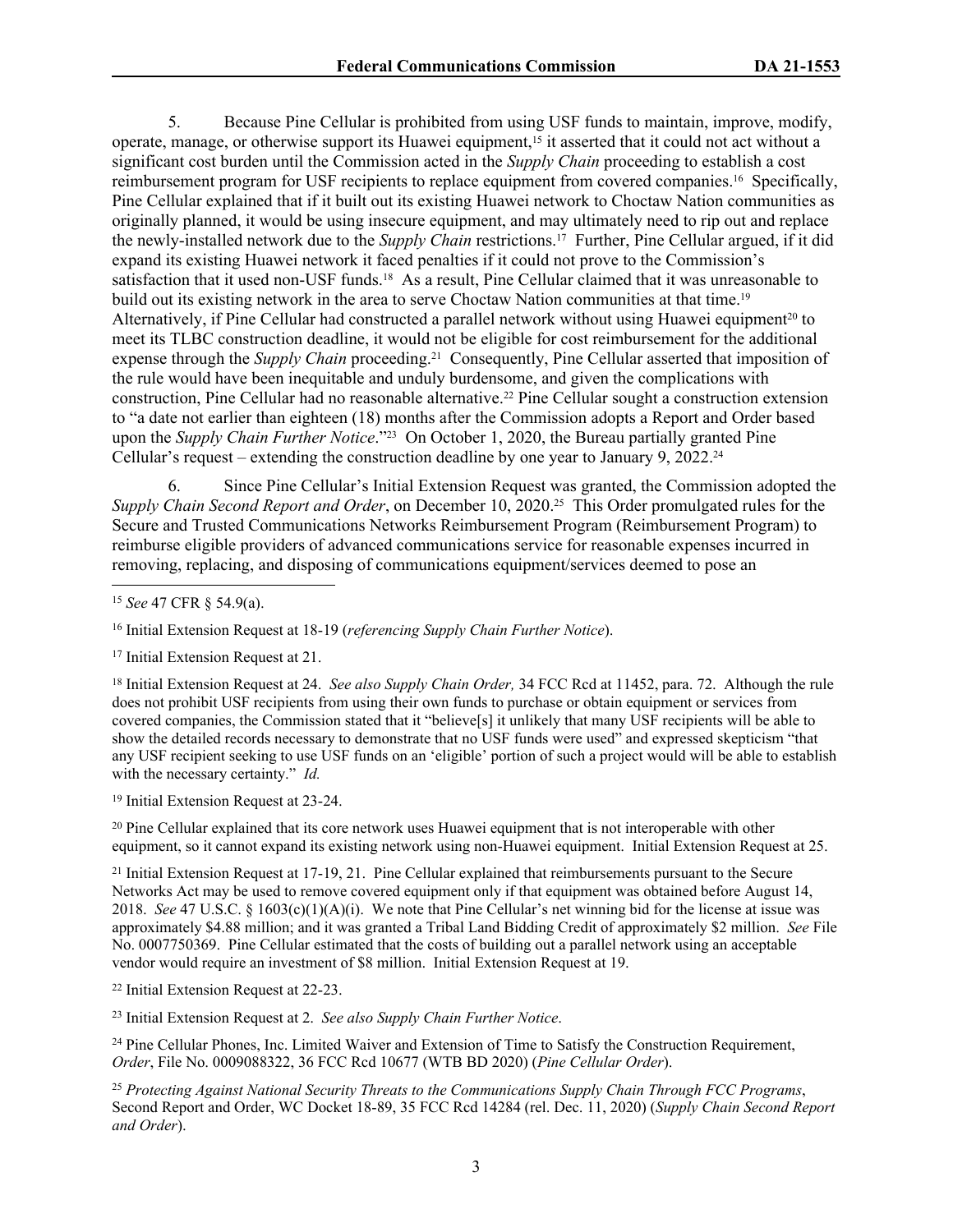unacceptable risk to national security.26 The *Supply Chain Third Report and Order*, adopted on July 13, 2021, amended the rules for the Reimbursement Program to be consistent with the Consolidated Appropriations Act, 2021 passed on December 27, 2020 (which appropriated \$1.895 billion for the Reimbursement Program).<sup>27</sup> More recently, the Wireline Competition Bureau released a *Supply Chain Public Notice* on August 3, 2021, that provides final Reimbursement Program application procedures and reimbursement processes, a cost catalog, and replacement list.<sup>28</sup>

7. On July 27, 2021, Pine Cellular filed the instant Extension Request, which seeks waiver of Section  $1.2110(f)(3)(vi)$  to allow an additional year to meet the TLBC construction requirement associated with Call Sign WRAM805.29 On September 15, 2021, the Bureau issued a Public Notice seeking comment on Pine Cellular's Extension Request.<sup>30</sup> No commenters filed in response to Pine Cellular's request, and we have received no opposition from the Choctaw Nation of Oklahoma Tribal authorities.

#### **III. DISCUSSION**

8. As described in more detail below, we find that the unique circumstances described by Pine Cellular warrant a limited waiver and further extension of Pine Cellular's TLBC construction requirement deadline. Pursuant to section 1.925 of the Commission's rules, a waiver may be granted if the petitioner establishes that: (1) the underlying purpose of the rule would not be served or would be frustrated by application to the instant case, and that grant of the waiver would be in the public interest; or (2) in view of unique or unusual factual circumstances of the instant case, application of the rule would be inequitable, unduly burdensome or contrary to the public interest, or the applicant has no reasonable alternative.31 Section 1.946 of the Commission's rules governs extensions of construction periods for stations in the wireless radio services.<sup>32</sup> The rule provides that relief may be granted for good cause if such relief is requested before the expiration of the construction period.<sup>33</sup>

9. We find that a limited extension of time for Pine Cellular to meet its TLBC construction deadline is warranted. As an initial matter, we note that the Commission has recognized that "members of federally-recognized American Indian Tribes and Alaska Native Villages…and other residents of Tribal lands have lacked meaningful access to wired and wireless communications services."34 In

<sup>28</sup> *Protecting Against National Security Threats to the Communications Supply Chain Through FCC Programs*, Public Notice, WC Docket 18-89 (rel. Aug. 3, 2021) (*Reimbursement Program Procedures Public Notice*). *See also Protecting Against National Security Threats to the Communications Supply Chain Through FCC Programs*, Public Notice, WC Docket 18-89 (rel. Sept. 27, 2021) (*Reimbursement Program Filing Window Public Notice*) (announcing a Reimbursement Program filing window opening on October 29, 2021, and closing on January 14, 2022).

<sup>29</sup> *See generally* Extension Request.

<sup>30</sup> Public Notice, Wireless Telecommunications Bureau Market-Based Applications Accepted for Filing, Report Number 16196 (September 15, 2021).

<sup>31</sup> 47 CFR § 1.925(b)(3).

<sup>32</sup> 47 CFR § 1.946(e).

<sup>33</sup> *Id.* Pine Cellular's TLBC construction deadline is January 9, 2022, and it filed its request prior to that deadline, on July 27, 2021.

<sup>34</sup> *Improving Communications Services for Tribal Nations by Promoting Greater Utilization of Spectrum over Tribal Lands*, Notice of Proposed Rulemaking, 26 FCC Rcd 2623, 2624, para. 1 (2011); *see also Inquiry Concerning* 

(continued….)

<sup>26</sup> *See generally Supply Chain Second Report and Order.*

<sup>27</sup> *Protecting Against National Security Threats to the Communications Supply Chain Through FCC Programs*, Third Report and Order, WC Docket 18-89 (rel. July 14, 2021) (*Supply Chain Third Report and Order*); *see also* Pub. L. 116-260, Division N-Additional Coronavirus Response and Relief, Title IX-Broadband Internet access Service, §§ 901, 906, 134 Stat. 1182 (2020) (2021 Consolidated Appropriations Act or CAA).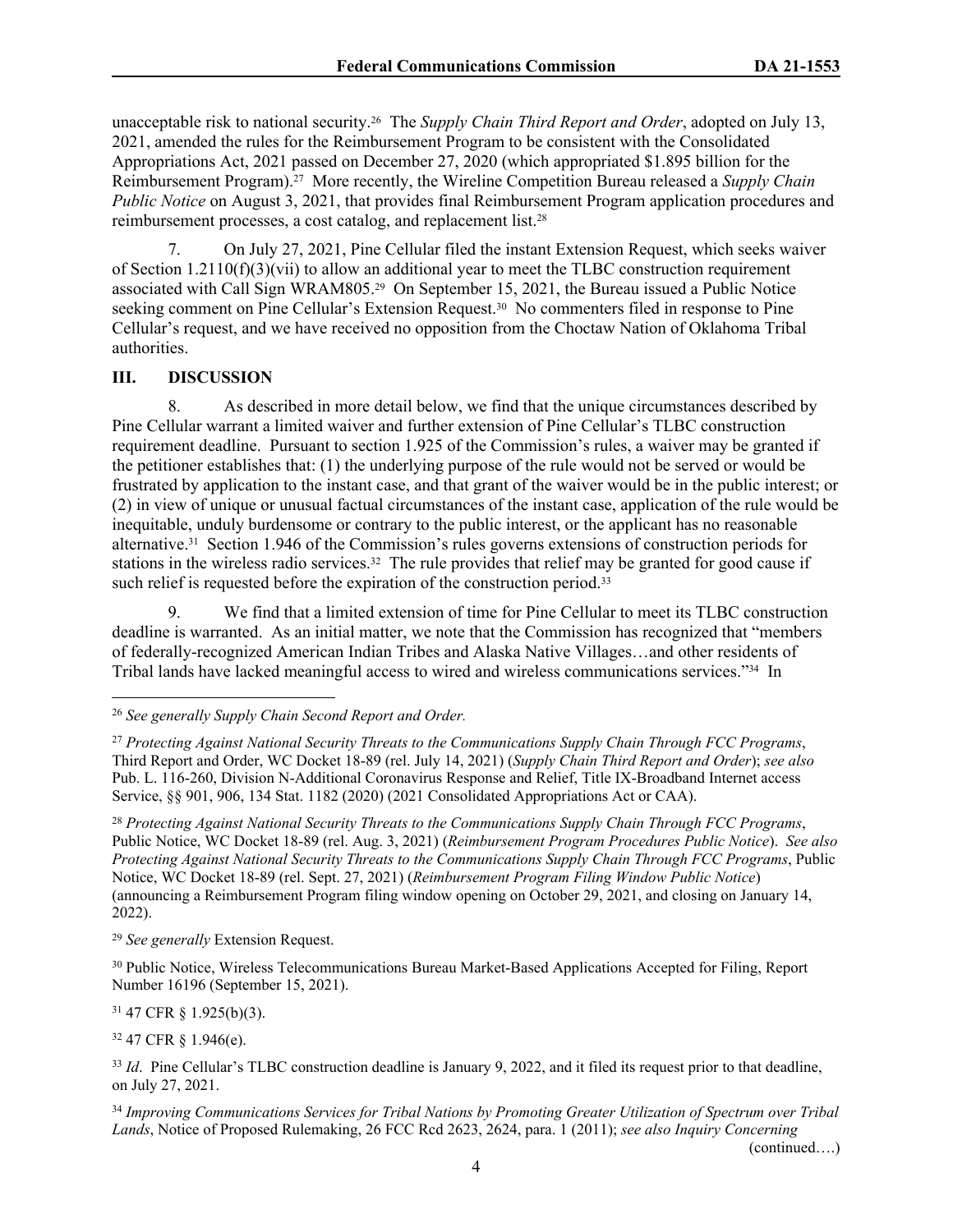recognition of this challenge, the Commission established the TLBC program to provide incentives for wireless service providers to deploy advanced wireless services to benefit the residents and communities on Tribal lands.35 The Commission recognized that various circumstances, including economic factors, could affect the ability of TLBC recipients to meet the TLBC requirements,<sup>36</sup> and "strongly encourage[d] parties to seek waivers of specific rules or file other requests for regulatory relief in those instances where greater flexibility than the rules allow would facilitate the provision of service to tribal lands."<sup>37</sup>

10. In view of the unique factual circumstances and given the recent *Supply Chain* proceeding developments, we conclude that Pine Cellular has no reasonable alternative to meet its TLBC construction requirements, and that application of the deadline set by Section 1.2110(f)(3)(vii) would be contrary to the public interest.38 As Pine Cellular notes, it already had wireless mobile infrastructure in place in the service area for Call Sign WRAM805, and did not anticipate rules substantially altering its plans to build out its existing network when it received its 600 MHz license with a Tribal land bidding credit.39 Pine Cellular explains that its TLBC construction progress has been affected by the continued development of the Reimbursement Program and uncertainty as to what extent it will be reimbursed for costs associated with its removal of Huawei equipment it installed before June 30, 2020, if it takes action before it can participate in the Reimbursement Program.<sup>40</sup> Pine Cellular states that, in order to meet the current January 9, 2022 deadline, it would have to (1) complete construction of a parallel mobile wireless broadband network in the areas served by its current network; (2) switch its operations over to this parallel network; (3) remove its old network facilities, including facilities serving Choctaw Nation communities, which had relied on Huawei equipment for core functions; and (4) complete the extension of the newly-built parallel network to serve the Choctaw Nation communities, in compliance with the TLBC construction requirements.41 Pine Cellular expresses doubt that such efforts could be completed in time to meet the current deadline, and concern that – even if it were successful in this endeavor – it would have to forego its opportunity to apply for reimbursement through the Reimbursement Program.<sup>42</sup>

11. Pine Cellular further asserts that it would be inequitable for the Commission deprive Pine Cellular of options for participating in the Reimbursement Program that are available to other eligible telecommunications carriers – *i.e.*, submitting its Reimbursement Program application and going through the Program process *before* beginning to remove any covered communications equipment.43 Pine Cellular

<sup>35</sup> *See Extending Wireless Telecommunications Services to Tribal Lands*, WT Docket No. 99-266, Report and Order and Further Notice of Proposed Rule Making, 15 FCC Rcd 11794 (2000) (*Tribal Lands Order*). More recently, the Commission has established other initiatives to facilitate the deployment of advanced wireless services on Tribal lands. *See, e.g.*, *In the Matter of Transforming the 2.5 GHz Band*, WT Docket No. 18-120, Report and Order, 34 FCC Rcd 5446, 5463 para. 47 (2019) (establishing a Tribal priority window for Tribal entities to obtain unassigned 2.5 GHz spectrum on Tribal lands that are located in rural areas).

<sup>36</sup> *Extending Wireless Telecommunications Services to Tribal Lands*, WT Docket No. 99-266, Second Report and Order and Second Further Notice of Proposed Rulemaking, 18 FCC Rcd 4775, 4783 para. 22 (2003).

<sup>37</sup> *Extending Wireless Telecommunications Services to Tribal Lands*, WT Docket No. 99-266, Third Report and Order, 19 FCC Rcd 17652, 17656, para. 8 (2004) (*citing Tribal Lands Order*, 15 FCC Rcd at 11808, para. 39).

<sup>38</sup> *See* 47 CFR § 1.925(b)(3)(ii).

<sup>39</sup> Extension Request at 2; *see also generally* Initial Extension Request.

<sup>40</sup> Extension Request at 7.

<sup>41</sup> *Id.* at 6-7.

<sup>42</sup> *Id.* at 10.

<sup>43</sup> *Id.* at 8-9.

<sup>(</sup>Continued from previous page)

*Deployment of Advanced Telecommunications Capability to All Americans In a Reasonable and Timely Fashion*, 2018 Broadband Deployment Report, 33 FCC Rcd 1660, 1662, 1687-88, paras. 6, 57-58 (2018) (noting that Tribal lands continue to lag behind with respect to broadband deployment)*.*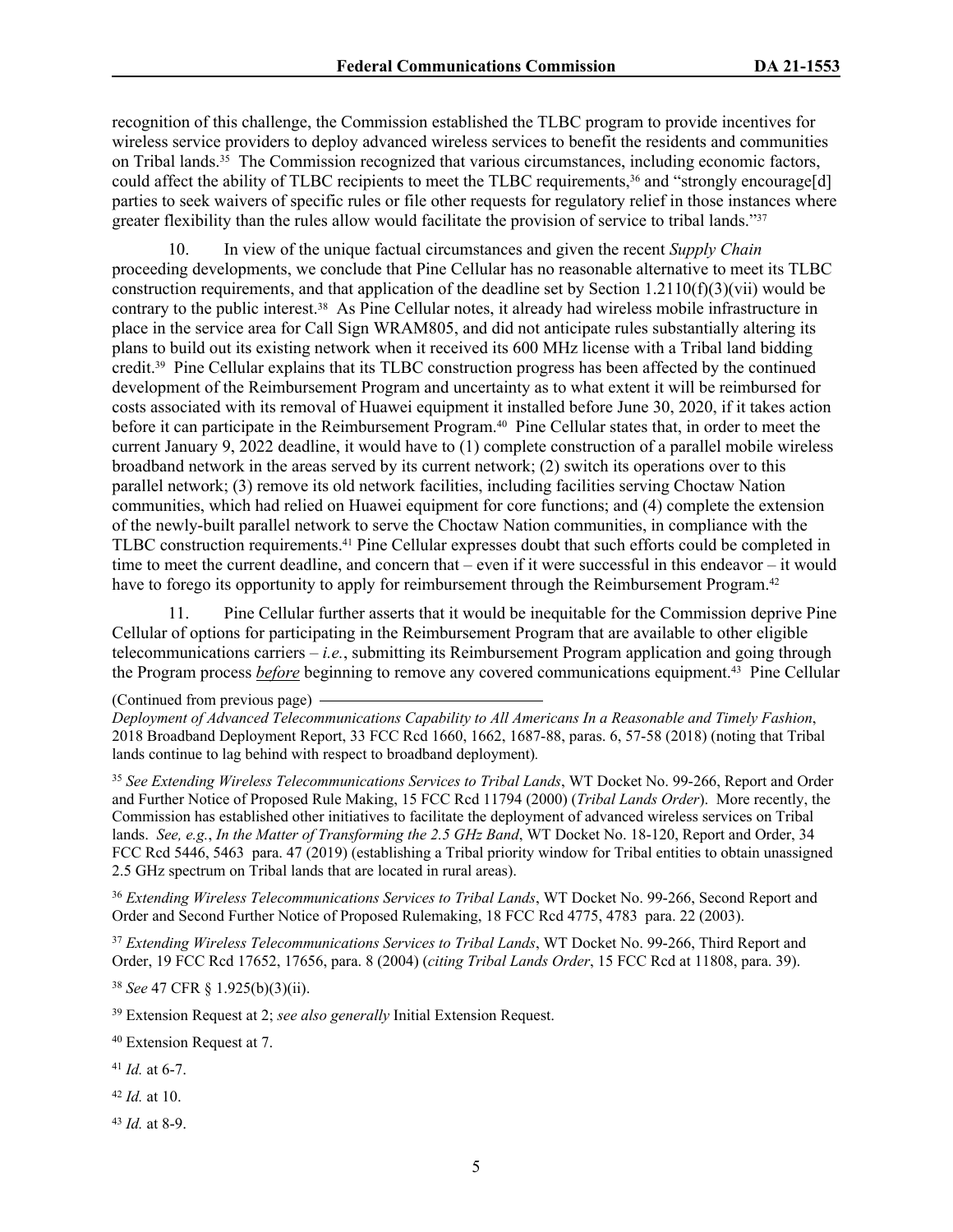states that, while it could delay such removal until after it completes the Reimbursement application process and becomes eligible to draw down from funding allocated to it as expenses are incurred – doing so would likely result in Pine Cellular being forced to repay its TLBC support, or forfeit its license.<sup>44</sup>

12. While we do not necessarily conclude that equity requires that Pine Cellular, as a TLBC recipient, have *all* options available to other licensees, we agree that Pine Cellular's current choices for network deployment to the Choctaw Nation communities are not reasonable alternatives. Moreover, we find that strict application of the TLBC construction requirement, which would result in Pine Cellular's repayment of its TLBC, or if the TLBC is not repaid, automatic termination of its license, is not warranted.45 Neither the repayment of the TLBC nor the automatic termination of the license would facilitate the provision of wireless broadband service to the Choctaw Nation communities, and thus would not serve the public interest or the underlying purpose of the TLBC rule.

We find that grant of a waiver to Pine Cellular under these circumstances is consistent with prior TLBC waivers granted by the Bureau. For example, the Bureau has recognized that granting a limited extension of the TLBC construction deadline may be warranted "to overcome the possible economic hurdles associated with constructing additional sites..."46 In addition, the Bureau has granted extensions due to lack of available equipment that meets regulatory requirements.<sup>47</sup> We also find that grant of an extension in this instance is consistent with the Commission's recognition that economic factors can affect the timely satisfaction of TLBC requirements and the Commission's encouragement of the consideration of TLBC waivers where greater flexibility than the rules allow would facilitate the provision of service to Tribal lands.<sup>48</sup>

14. We therefore find that grant of Pine Cellular's request to extend its TLBC construction deadline one additional year, until January 9, 2023, is justified. We note that the Reimbursement Program filing window opened on October 29, 2021, and will close on January 14, 2022.49 We believe that, with the one-year extension, Pine Cellular will have sufficient time to determine how it can serve the Choctaw

<sup>46</sup> *Ronan Telephone Company Request for Waiver and Extension of Time of Tribal Land Bidding Credit Construction Requirement for a Lower 700 MHz Band Licensee,* Order, WT Docket No. 06-231, 22 FCC Rcd 972, 975, para. 10 (WTB-MD 2007). *See also Ronan Telephone Company Request for Waiver and Extension of Time of Tribal Land Bidding Credit Construction Requirement for a Lower 700 MHz Band Licensee,* Order, WT Docket No. 06-231, 23 FCC Rcd 845 (WTB-MD 2008); *Ronan Telephone Company Request for Waiver and Extension of Time of Tribal Land Bidding Credit Construction Requirement for a Lower 700 MHz Band Licensee,* Order, WT Docket No. 06-231, 24 FCC Rcd 983 (WTB-MD 2009). Further, in the *Ronan Telephone Company* proceeding, the Bureau granted multiple one-year TLBC extensions to the same applicant when circumstances warranted granting additional time to meet the TLBC construction deadline.

<sup>47</sup> *See LL License Holdings, LLC Waiver Request for Extension of Time for Wireless Services, Call Signs WQKH490 and WQKH491 (File Numbers 0005204801 and 0005204802)*, Order, 30 FCC Rcd 1937 (2015) (granting additional time for TLBC buildout due to lack of available interoperable 700 MHz equipment); *Space Data Spectrum Holdings, LLC, AWS Station WQIA880, A Block, Alaska 1–Wade Hampton CMA, Request for Waiver and Extension of Time of Tribal Land Bidding Credit Construction Requirement*, Memorandum Opinion and Order, 29 FCC Rcd 3523 (2014) (granting additional time for TLBC buildout due to lack of suitable Advanced Wireless Services equipment).

<sup>48</sup> *See* Extending Wireless Telecommunications Services to Tribal Lands, WT Docket No. 99-266, *Second Report and Order and Second Further Notice of Proposed Rulemaking*, 18 FCC Rcd 4775, 4783 para. 22 (2003); *Tribal Lands Order*, 15 FCC Rcd at 11808, para. 39.

<sup>49</sup> *Reimbursement Program Filing Window Public Notice* at 1.

<sup>44</sup> Extension Request at 9.

<sup>&</sup>lt;sup>45</sup> 47 CFR § 1.2110(f)(3)(viii). Any licensee that fails to provide the post-construction certification demonstrating it met its TLBC buildout obligation in a timely manner must repay the bidding credit amount in its entirety, plus interest, within 30 days of the deadline, or face automatic termination of its license. With imposition of these penalties, a licensee's commitment to serve the Tribal land is no longer applicable.